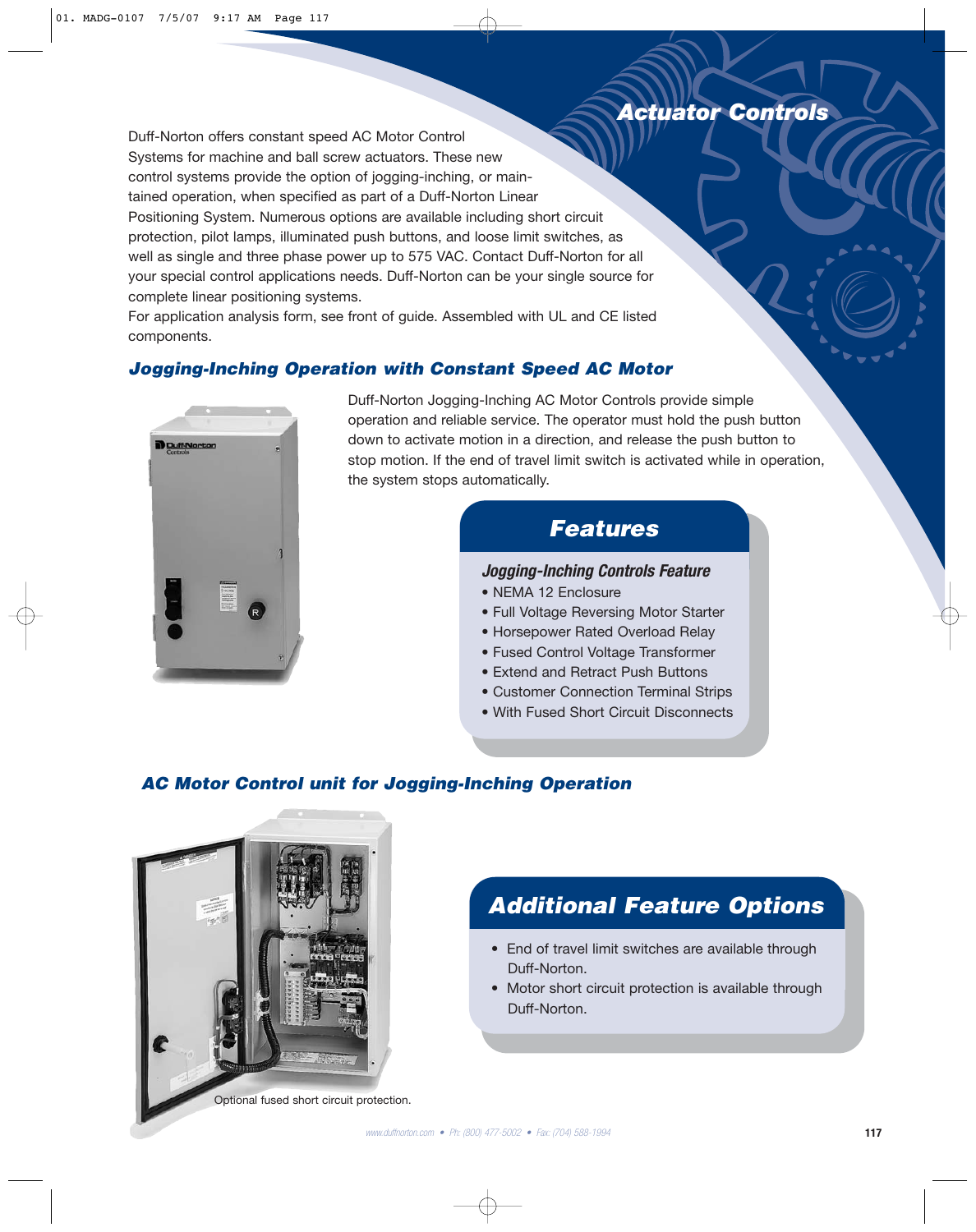# *Actuator Controls Actuator Controls*

## **Maintained Operation with Constant Speed AC Motor**



Duff-Norton Maintained Operation AC Motor Controls are designed for systems that do not require monitoring while in operation. To activate the system the operator must engage the pushbutton in a direction. The operation will continue until the end of travel limit switch is tripped, at

which time the operation will stop. The operation can be stopped at any time by activating the stop push button.

# **Features**

### **Maintained Operation Controls Feature**

- NEMA 12 Enclosure
- Full Voltage Reversing Motor Starter
- Horsepower Rated Overload Relay
- Fused Control Voltage Transformer
- Extend and Retract Push Buttons
- Stop Push Button
- Customer Connection Terminal Strips



# **Additional Feature Options**

- End of travel limit switches are available through Duff-Norton.
- Motor short circuit protection is available through Duff-Norton.

**Standard Features for all Control Boxes** 

- All starters meet or exceed IEC, UL, CSA, CE, V DE, BS and other international standards.
- All starters are built in the USA
- Full rated IEC Full Voltage Motor Starter
- 115 VAC Control Voltage Transformer with Fused Primary and Secondary on all 3-Phase Units
- Single Phase Protection of Three Phase Circuits
- Overload Trip Indication on Starter
- Interchangeable Overload Relays to Accommodate Motor Full Load Ratings
- Adjustable Overload Relays to Accommodate Full Load and Service Factor Variables
- Designed for 1.5 Million Cycles
- Compact Design -20" H x 10" W x 8" D
- Door Mounted Reset Push Button to Reset Overload Relay if Tripped without Opening the Enclosure